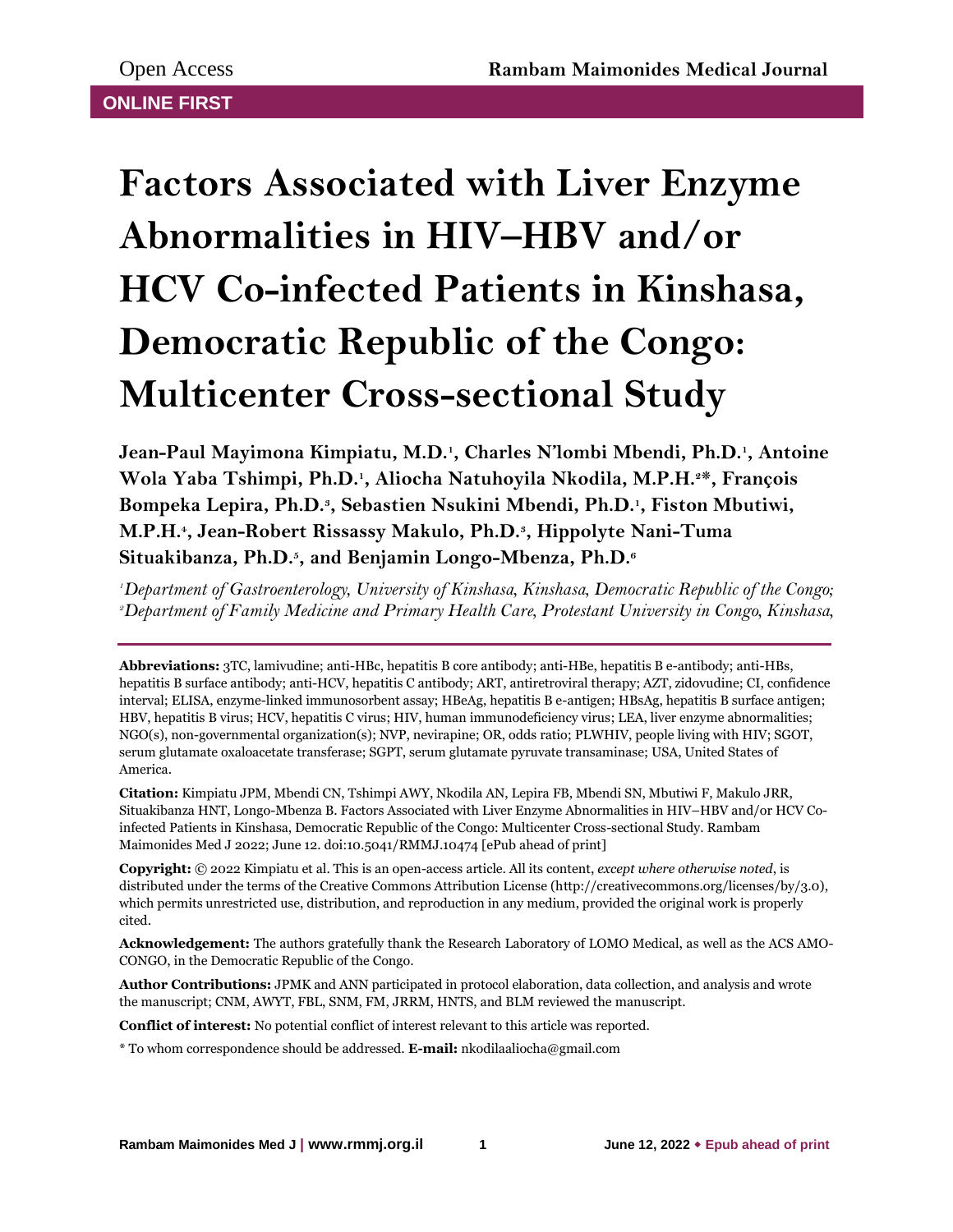*Democratic Republic of the Congo; 3Department of Nephrology, University of Kinshasa, Kinshasa, Democratic Republic of the Congo; 4Department of Nephrology, University of Kikwit, Kikwit, Democratic Republic of the Congo; 5Department of Infectious Diseases, University of Kinshasa, Kinshasa, Democratic Republic of the Congo; and 6Department of Cardiology, University of Kinshasa, Kinshasa, Democratic Republic of the Congo*

# **ABSTRACT**

*Background and Objective:* Liver enzyme abnormalities (LEA) are extremely common and sometimes severe in individuals infected with human immunodeficiency virus (HIV), but data for this disorder are lacking in the developing countries. The objective of this study was to identify factors associated with LEA in HIV–hepatitis B virus (HBV)/hepatitis C virus (HCV) co-infected patients in Kinshasa, Democratic Republic of the Congo.

*Methods:* This cross-sectional analytical study included 180 people living with HIV (PLWHIV) monoinfected or co-infected with HBV/HCV between November 10, 2013 and January 10, 2014 in Kinshasa. Sociodemographic, clinical, biological, serological, and immunological data were analyzed. Levels of serum glutamate oxaloacetate transferase (SGOT) and serum glutamate pyruvate transaminase (SGPT) were determined. Antibody levels were determined using enzyme-linked immunosorbent assay (ELISA).

*Results:* The mean age of patients was 44.2±11.0 years; female sex was predominant (76.7%). Co-infection, mainly with HBV, but also HCV, was found in 43 (23.9%) patients. Elevated liver enzymes were found in 77 (42.8%) of the patients. No difference was found in the rate of liver enzyme abnormalities between patients with HIV mono-infection or HIV co-infection (46.7% versus 30.2%, respectively; *P*=0.08). Factors associated with LEA were age ≥50 years (adjusted odds ratio [OR] 2.7; 95% CI 1.4–5.5), duration of HIV infection  $>$ 3 years (adjusted OR 2.7; 95% CI 1.4–5.5), and CD4 T cells count ≤303 cells/mm<sup>3</sup> (adjusted OR 2.2; 95%)  $CI$  1.1–4.5).

*Conclusions:* Liver enzyme abnormalities are frequent in patients co-infected with HIV–HBV/HCV as well as in HIV patients without co-infection. Diagnosis is determined based on age, immunodeficiency, and length of illness.

**KEY WORDS:** Co-infection, hepatitis, human immunodeficiency virus, liver enzyme abnormalities

# **INTRODUCTION**

Liver enzyme abnormalities (LEA) are extremely frequent in patients infected with human immunodeficiency virus (HIV).<sup>1</sup> Liver laboratory test abnormalities appear in more than two-thirds of these subjects.<sup>1</sup> These disturbances may be due to HIV and hepatotropic virus co-infection such as hepatitis B virus (HBV) or hepatitis C virus (HCV), opportunistic infections, and drug toxicity.<sup>2</sup>

The coexistence of HIV–HBV/HCV co-infection and LEA is therefore frequent, especially since HBV, HCV, and HIV are risk factors for hepatic abnormalities such as hepatic cytolysis. It is recognized that any situation of immune deficiency can promote the multiplication of HBV, HCV, and HIV with deleterious consequences on the liver.3–<sup>5</sup>

In the Democratic Republic of the Congo, studies assessing LEA in people living with HIV (PLWHIV) are lacking. The objective of this study was to assess factors associated with liver enzyme abnormalities in PLWHIV co-infected with HBV/HCV in Kinshasa.

#### **METHODS**

#### **Study Setting, Design, and Time Period**

This was a cross-sectional and analytical study, carried out in the city of Kinshasa, the political capital of the Democratic Republic of the Congo. In this city, HIV care is organized in all general hospitals, in certain general and university hospitals, in certain private medical centers, and in the medical training of certain non-governmental organizations (NGOs). The Pediatric Foundation of Kimbondo and the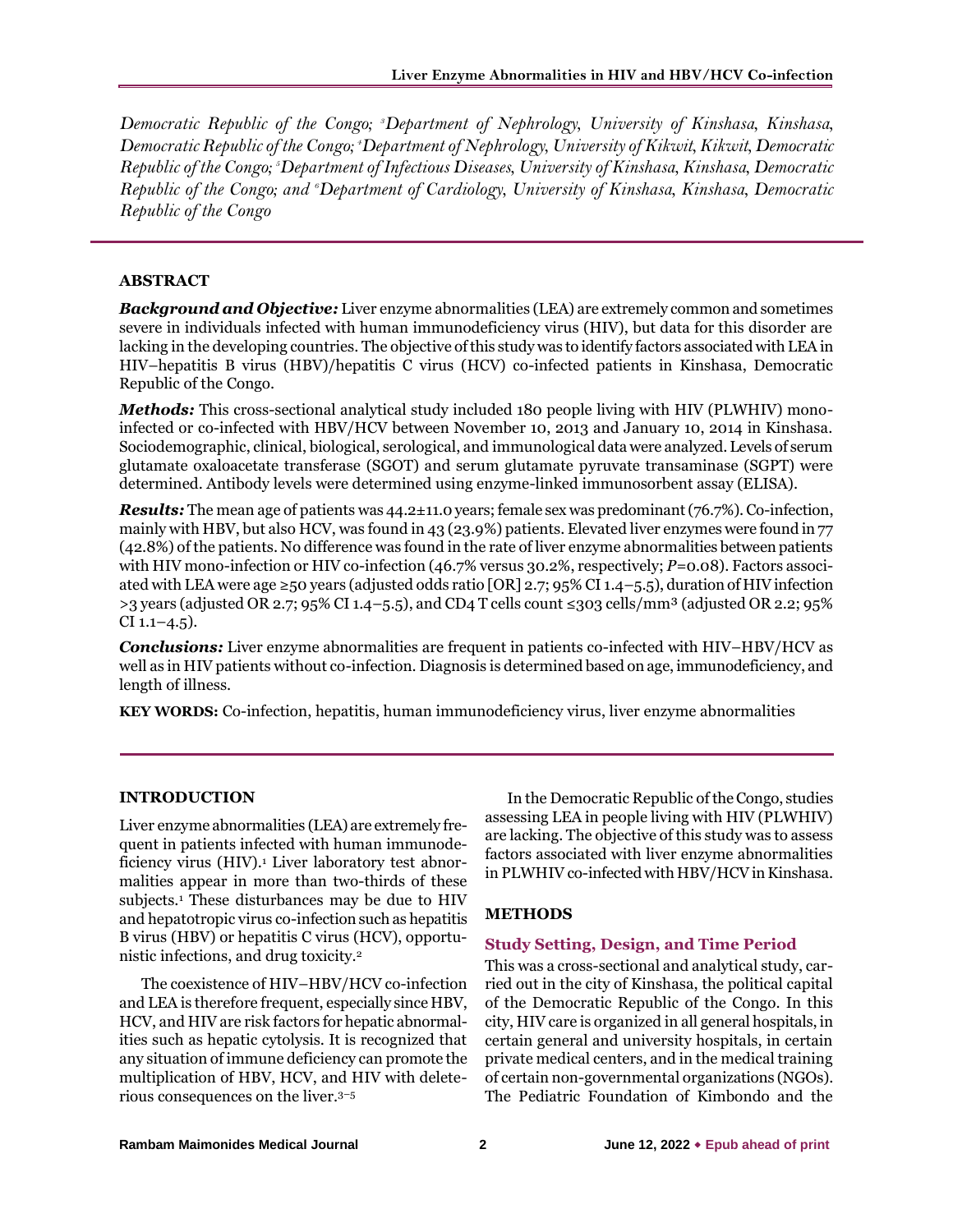Community ActionsAIDS/Better Future for Orphans in Congo (AMO-Congo) are among the oldest centers in Kinshasa for HIV care. The study took place between November 10, 2013 and January 10, 2014.

Patients who are treated in these two centers are routinely administered a questionnaire that collects sociodemographic information, medical history, and at-risk behaviors for HIV. Clinical, immunological, and therapeutic information relating to HIV is collected. All patients also undergo testing for liver enzyme abnormalities and HBV or HCV co-infection.

# **Study Population**

The study protocol was submitted to and approved by the ethics committee of the School of Public Health of Kinshasa/DRC (ESP/CE/012/14). The present study included patients aged at least 18 years and known to be HIV carriers who consulted during the study period in one of the selected sites. Written informed consent was obtained from all participants before enrollment.

### **Data Collection and Procedure**

For the purposes of this study, we retrieved variables of interest including sociodemographic parameters such as age, sex, employment status, marital status, and level of education. Clinical data collected included the duration of HIV infection (years), the clinical stage of the HIV infection, the current antiretroviral therapy (ART) regimen, and recent CD4 T cells count; only CD4 T cell counts taken 3 months or less before the survey were taken into account. Blood tests were acquired for the HBV biological markers: hepatitis B surface antigen (HBsAg); hepatitis B surface antibody (anti-HBs); hepatitis B core antibody (anti-HBc); hepatitis B e-antigen (HBeAg); and hepatitis B e-antibody (anti-HBe). For HCV, total hepatitis C antibody (anti-HCV) RNA was tested. Since serum glutamate oxaloacetate transferase (SGOT) and serum glutamate pyruvate transaminase (SGPT) are markers of LEA, tests were performed to determine SGOT and SGPT levels.

### **Definitions**

The duration of HIV infection was defined as the time between discovery of HIV and the study. Positive anti-HBs RNA was defined as a titer of >12 IU/L2; co-infection with HIV–HBV was determined if HBsAg was positive, and co-infection with HIV– HCV was determined based on a positive anti-HCV test.<sup>6</sup> Values for SGOT and SGPT >40 IU/L were considered abnormal.<sup>7</sup>

#### **Data Analyses**

Data processing was performed using SPSS version 21 and STATA version 10.1 software. Descriptive statistics were applied to describe the rate of different demographic and clinical variables of interest (sex, marital status, employment, education, HIV clinical stage, ARV treatment, and HBV and HCV markers). Means and standard deviations were calculated for continuous variables with normal distribution. Medians and interquartile range (IQR) were calculated for non-normally distributed continuous variables. Rates for LEA in HIV patients with and without coinfection were analyzed with chi-square test for independence. To evaluate possible factors associated with LEA, patients were stratified according to different age groups (<40 years, 40–49 years, ≥50 years), duration of HIV ( $\leq$ 3 years, >3 years), HIV clinical stage (I to IV), and CD4 T cell counts (>303 cells/mm<sup>3</sup>,  $\leq$ 303 cells/mm<sup>3</sup>). Duration of HIV and CD4 T cell counts were dichotomized at their median value.

Association of LEA with sex, duration of HIV infection, clinical stage of HIV, CD4 T cell counts, ARV treatment, and status of HIV co-infection was further evaluated with logistic regression using the step-by-step ascending Wald test. Adjusted odds ratio (OR) and the 95% confidence intervals (95% CI) were then calculated. Statistical significance was defined as *P*<0.005.

# **RESULTS**

A total of 180 HIV patients were included in the study. Their sociodemographic characteristics are reported in Table 1. The mean age of the patients was 44.2±11.0 years (Figure 1). Demographic data of particular interest were related to sex, employment status, and duration of HIV infection (median 3 years). Females outnumbered males (Table 1). Above half were unemployed. The median time of known HIV status was 3 years (range 1 to 20 years). Over half of the patients were in stage III or IV infection. The median CD4 T cell lymphocyte count was 303 cells/mm<sup>3</sup> (range 2 to  $1133$  cells/mm<sup>3</sup>); 40.4% of patients had fewer than 200 CD4 T cell lymphocytes/mm³. At the time of the study, only 11.1% of patients were not being treated. Combination treatment with zidovudine (AZT), lamivudine (3TC), and nevirapine (NVP) was the most widely used treatment regimen.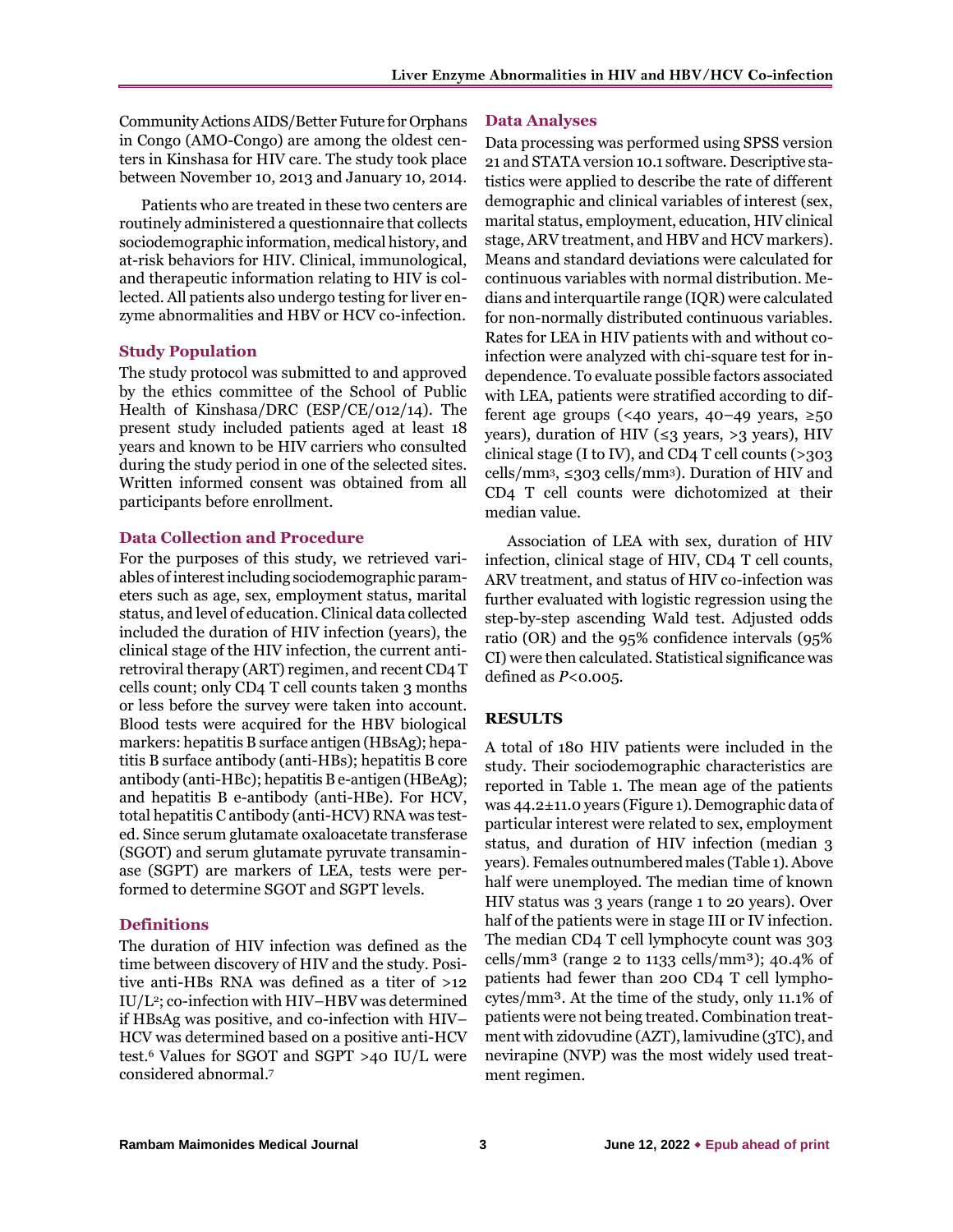| Variable                                            | Number $(n=180)$ | Percent |
|-----------------------------------------------------|------------------|---------|
| Gender                                              |                  |         |
| Female                                              | 138              | 76.7    |
| Male                                                | 42               | 23.3    |
| Marital status                                      |                  |         |
| Married                                             | 69               | 38.3    |
| Widow(er)                                           | 57               | 31.7    |
| Single                                              | 32               | 17.8    |
| Divorced                                            | 22               | 12.2    |
| Employment status                                   |                  |         |
| Unemployed                                          | 103              | 57.2    |
| Self-employed                                       | 41               | 22.8    |
| Official                                            | 14               | 7.8     |
| Other                                               | 22               | 12.2    |
| Level of education                                  |                  |         |
| Primary or less                                     | 28               | 15.7    |
| Secondary                                           | 129              | 71.5    |
| Higher or university                                | 23               | 12.8    |
| Duration of HIV infection (years),<br>median (IQR)  | $3(1-20)$        |         |
| Clinical stage of HIV infection                     |                  |         |
| I                                                   | 18               | 10.0    |
| $\mathbf{I}$                                        | 55               | 30.6    |
| III                                                 | 83               | 46.1    |
| IV                                                  | 24               | 13.3    |
| CD4 count (cells/mm <sup>3</sup> ), median<br>(IQR) | 303 (2-1133)     |         |
| Antiretroviral therapy treatment                    |                  |         |
| No treatment                                        | 20               | 11.1    |
| AZT+3TC+NVP                                         | 133              | 73.9    |
| TDF+3TC+EFV                                         | 20               | 11.1    |
| ABC+DDI+[Aluvia or LPV/r]                           | 7                | 3.9     |

**Table 1. General Patient Characteristics.**

3TC, lamivudine; ABC, abacavir; AZT, zidovudine; DDI, didanosine; EFV, efavirenz; IQR, interquartile range; LPV, lopinavir; NVP, nevirapine; TDF, tenofovir.

Table 2 summarizes the serological profile of the HBV and HCV markers in the study population. Liver function abnormalities in patients according to

co-infection status are presented in Table 3. Overall, 43 (23.9%) patients were found to be co-infected with hepatitis: 38 with HBV, 1 with HCV, and 2 with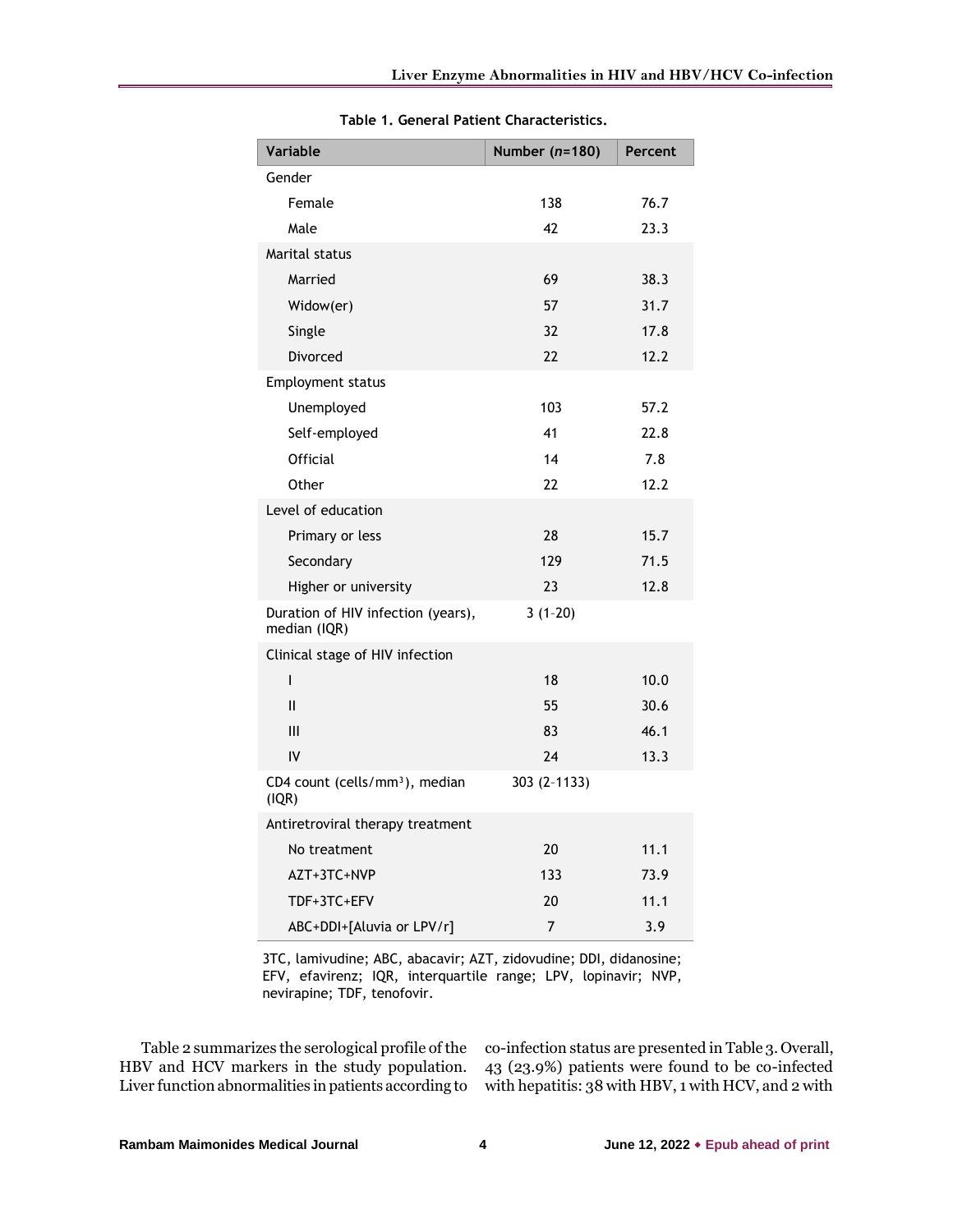

**Figure 1. Age Distribution of Infected Study Participants.**

| Table 2. Serological Profile of Patients with    |
|--------------------------------------------------|
| Hepatitis B (HBV) and Hepatitus C (HCV) Viruses. |

| <b>Variable</b>          | Number $(n=180)$ | Percent |
|--------------------------|------------------|---------|
| <b>HBV Markers</b>       |                  |         |
| Qualitative test (rapid) |                  |         |
| HBsAg positive           | 11               | 6.1     |
| ELISA tests              |                  |         |
| HBsAg positive           | 41               | 22.8    |
| HBeAg positive           | 1                | 0.6     |
| Anti-HBs+RNA             | 52               | 28.9    |
| Anti-HBe+RNA             | 16               | 8.9     |
| Anti-HBc+RNA             | 108              | 60.0    |
| <b>HCV Markers</b>       |                  |         |
| Qualitative test (rapid) |                  |         |
| Anti-HCV+RNA             | 5                | 2.8     |
| <b>ELISA test</b>        |                  |         |
| Anti-HCV+RNA             | 3                | 1.7     |

Anti-HBc, hepatitis B core antibody; anti-HBe, hepatitis B eantibody; anti-HBs, hepatitis B surface antibody; anti-HCV, hepatitis C antibody; HBeAg, hepatitis B e-antigen; HBsAg, hepatitis B surface antigen.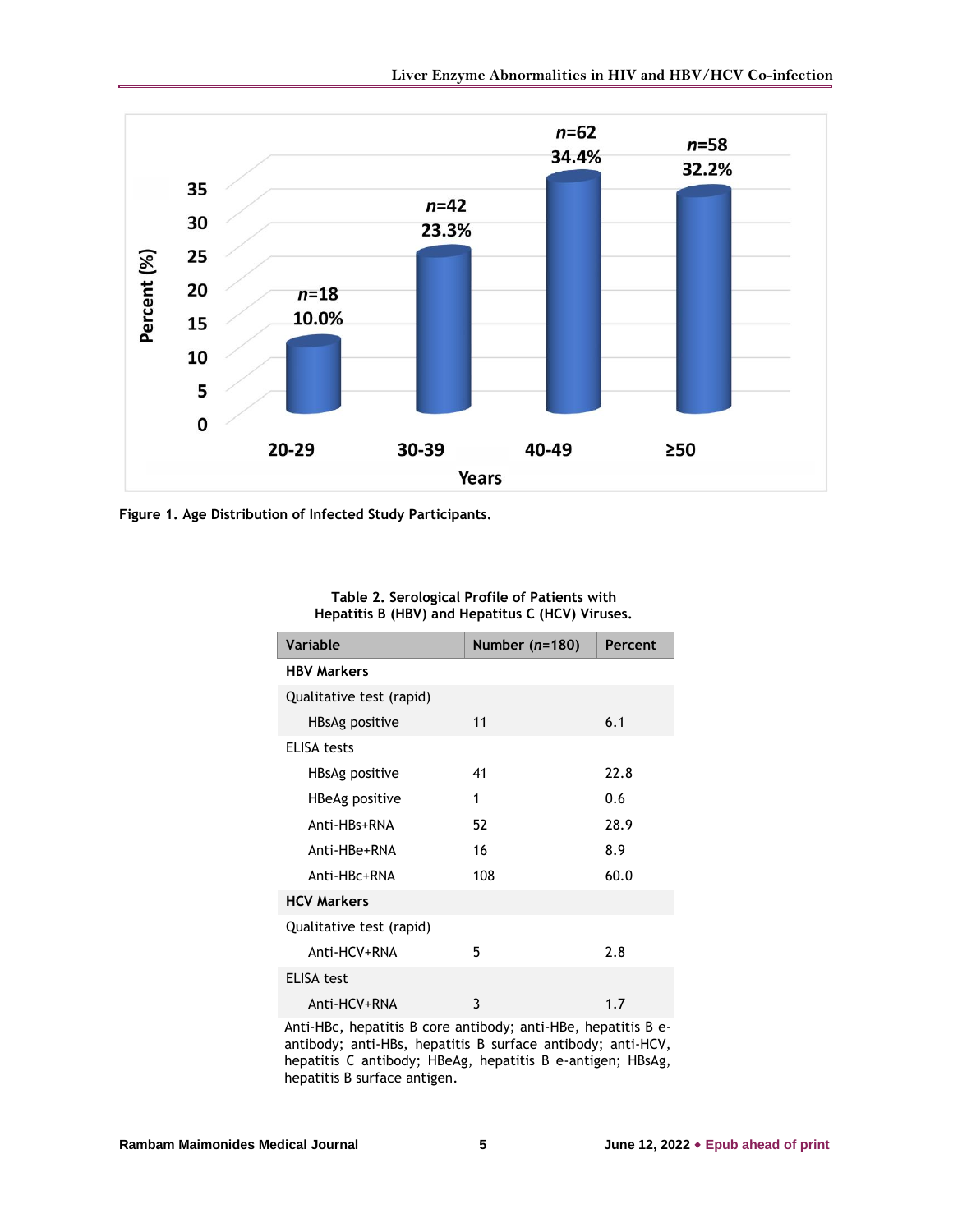| <b>Liver Function Test</b>  | <b>Overall</b><br>$(n=180)$ | <b>HIV</b><br>$(n=137)$ | <b>HIV</b> and<br>Co-infection<br>$(n=43)$ | P Value |
|-----------------------------|-----------------------------|-------------------------|--------------------------------------------|---------|
| Normal, $n$ $%$             | 103(57.2)                   | 73(53.3)                | 30(69.8)                                   |         |
| High SGOT, $n$ $%$ )        | 16(8.9)                     | 13(9.5)                 | 3(7.0)                                     | 0.080   |
| High SGPT, $n$ $(\%)$       | 22(12.2)                    | 17(12.4)                | 5(11.6)                                    |         |
| High SGOT and SGPT, $n$ (%) | 39(21.7)                    | 34(24.8)                | 5(11.6)                                    |         |

**Table 3. Liver Function Abnormalities in HIV Patients with or without HBV and/or HCV Co-infection.**

HBV, hepatitis B virus; HCV, hepatitis C virus; HIV, human immunodeficiency virus; SGOT, serum glutamate oxaloacetate transferase; SGPT, serum glutamate pyruvate transaminase.

both HBV and HCV. Elevated liver enzymes were found in 77 (42.8%) patients. The frequency of SGOT and SGPT abnormalities increased with increasing age (Figure 2). No difference was found in the rate of liver enzyme abnormalities between patients with HIV mono-infection or HIV co-infection (46.7% versus 30.2%, respectively; *P*=0.08).

Univariate analysis revealed a significant association between patient age, duration of HIV infection, clinical stage of infection, and CD4 T cell count with LEA. However, with logistic regression, only patient age, duration of HIV infection, and CD4 T cell count remained significantly associated with LEA. The risk of LEA increased linearly with patient age. This risk was higher in PLWHIV for more than 3 years (adjusted OR 2.7; 95% CI 1.4–5.5) and in those with a CD4 T cell count  $\leq$ 303 cells/mm<sup>3</sup> (adjusted OR 2.2; 95% CI 1.1–4.5) when compared to other parameters (Table 4).

#### **DISCUSSION**

The objective of this study was to assess factors associated with LEA in people mono-infected with HIV or co-infected with HBV/HCV in Kinshasa. Analysis of our patient samples showed that 22.8% were positive for HBsAg, although this seroprevalence is higher than that found by other authors in Africa, India, and Brazil, and by one other study from the Democratic Republic of the Congo, with seroprevalences in the range  $8\% -15\%$ .<sup>8-16</sup> The dif-



**Figure 2. Levels of Liver Enzymes and Age Distribution.**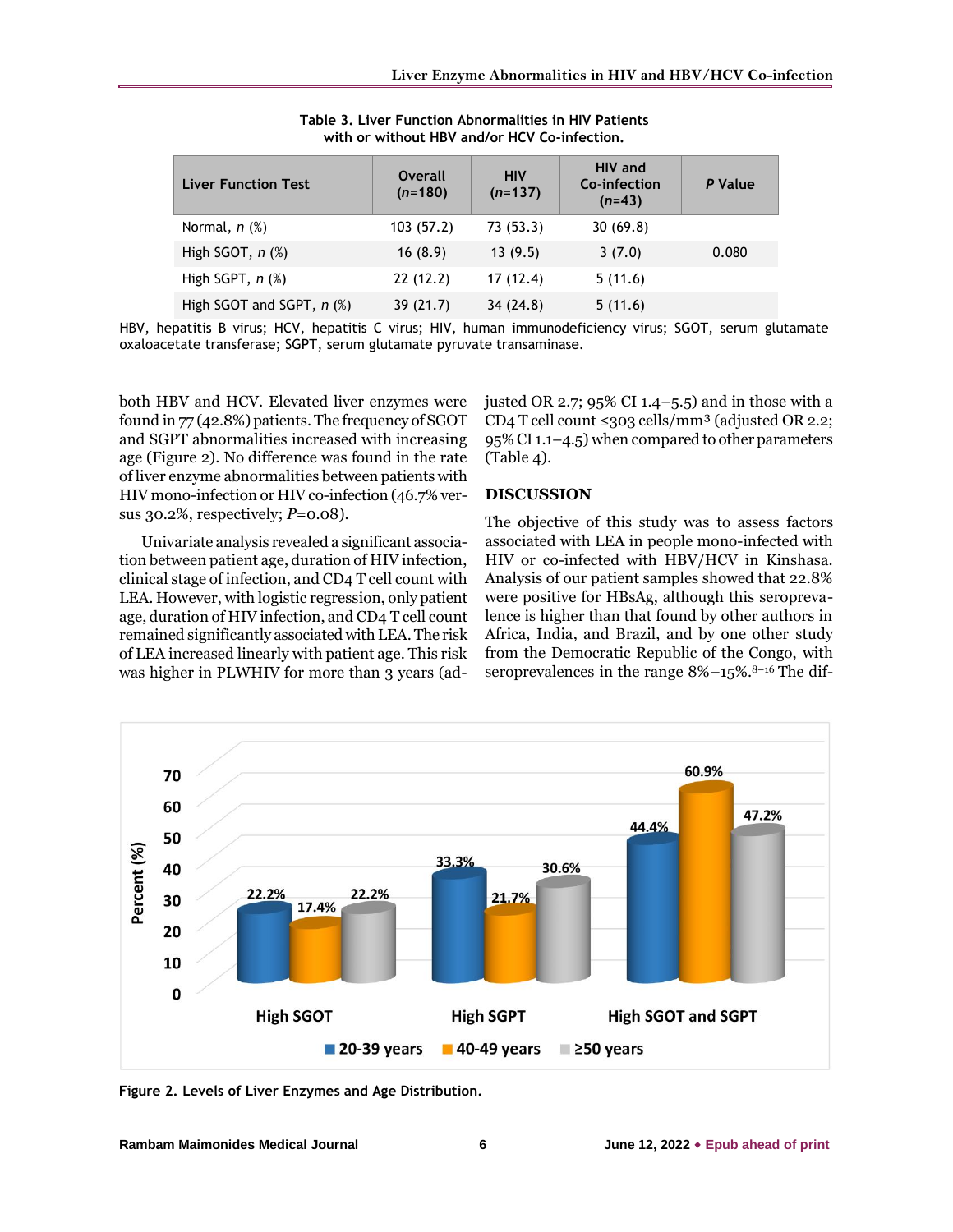| <b>Associated Factor</b>                | <b>Logistic Regression</b> |       |                      |                  |
|-----------------------------------------|----------------------------|-------|----------------------|------------------|
|                                         | Crude OR (95% CI)          | P     | Adjusted OR (95% CI) | $\boldsymbol{P}$ |
| Age (years)                             |                            |       |                      |                  |
| <40                                     | 1                          |       | 1                    |                  |
| $40 - 49$                               | $1.4(0.6-3.1)$             | 0.421 | $1.5(0.6-3.5)$       | 0.489            |
| $>50$                                   | $3.8(1.7-8.8)$             | 0.001 | $3.9(1.7-9.2)$       | 0.005            |
| Duration of HIV infection               |                            |       |                      |                  |
| $\leq$ 3 years                          | 1                          |       | 1                    |                  |
| >3 years                                | $2.4(1.3-4.7)$             | 0.004 | $2.7(1.4-5.5)$       | 0.005            |
| Clinical stage of HIV                   |                            |       |                      |                  |
|                                         | 1                          |       | 1                    |                  |
| $\mathbf{I}$                            | $1.8(0.5-8.7)$             | 0.589 | $1.1(0.3-2.7)$       | 0.689            |
| III                                     | $4.6(1.3-20.4)$            | 0.005 | $1.6(0.3-2.4)$       | 0.189            |
| IV                                      | $1.4(0.3-8.1)$             | 0.317 | $1.2(0.4-3.1)$       | 0.569            |
| CD4 cell count (cells/mm <sup>3</sup> ) |                            |       |                      |                  |
| >303                                    | 1                          |       |                      |                  |
| $\leq 303$                              | $1.9(1.0-3.9)$             | 0.042 | $2.2(1.1-4.5)$       | 0.024            |

**Table 4. Factors Associated with Liver Enzyme Abnormalities (Univariate and Multivariate Analysis).**

CI, confidence interval; HIV, human immunodeficiency virus; OR, odds ratio.

ference between theirs and our findings could be explained by our small study population and the fact that we used a more sensitive test. Only 1.7% of our patients had anti-HCV positive serology. This agrees with data from the literature which classify sub-Saharan Africa as a region with a low prevalence of HCV infection.17,18 On the other hand, Okoroiwu et al. recorded 8.7% patients with hepatitis C antibodies,<sup>15</sup> and Mendes-Corrêa et al., in Brazil, found 17.7%.<sup>8</sup> The prevalence of triple HIV-viral HBV and HCV infection was 0.6% (*n*=1), quite close to that of Platt et al. in Nigeria which was 1%,<sup>10</sup> and Mendes-Corrêa et al. found 1.8%.<sup>8</sup> On the other hand, this prevalence is extremely lower than that described in most studies which show a wide range of prevalences as high as 90% and as low as 10%. Still, DNA testing for HBV is necessary since the outcome for these patients has not been clearly defined.6,19–<sup>22</sup>

No statistical significance in the LEA rate was noted between HIV patients with or without HBV/ HCV co-infection. The LEA observed in our study may be explained by the fact that over 70% of our patients were on antiretroviral treatment containing

a protease inhibitor, and the duration of HIV was at least 3 years. Our results were in agreement with the literature, since LEA increases with the duration of ARV treatment and in the presence of HBV and/or HCV co-infection. The LEA are higher in cases of triple therapy including a protease inhibitor and/or a non-nucleoside reverse transcriptase inhibitor, as compared to dual therapy with reverse transcriptase inhibitors.23–<sup>26</sup>

Univariate analysis revealed that the patient's age, clinical stage of infection, duration of HIV infection, and CD4 T cell count were all associated with LEA; however, logistic regression showed that patient age, duration of HIV infection, and CD4 T cell count remained associated with LEA, while the clinical stage of infection did not. The association between LEA and advancing age has been shown in the literature.<sup>27</sup> In older patients ( $\geq$ 50 years), there is an increase in the muscle enzyme creatinine kinase that accelerates muscle lysis. This muscle lysis is accentuated in the presence of HIV– HBV/HCV co-infection, thus leading to LEA.<sup>27</sup> Extremely low CD4 T cell values are associated with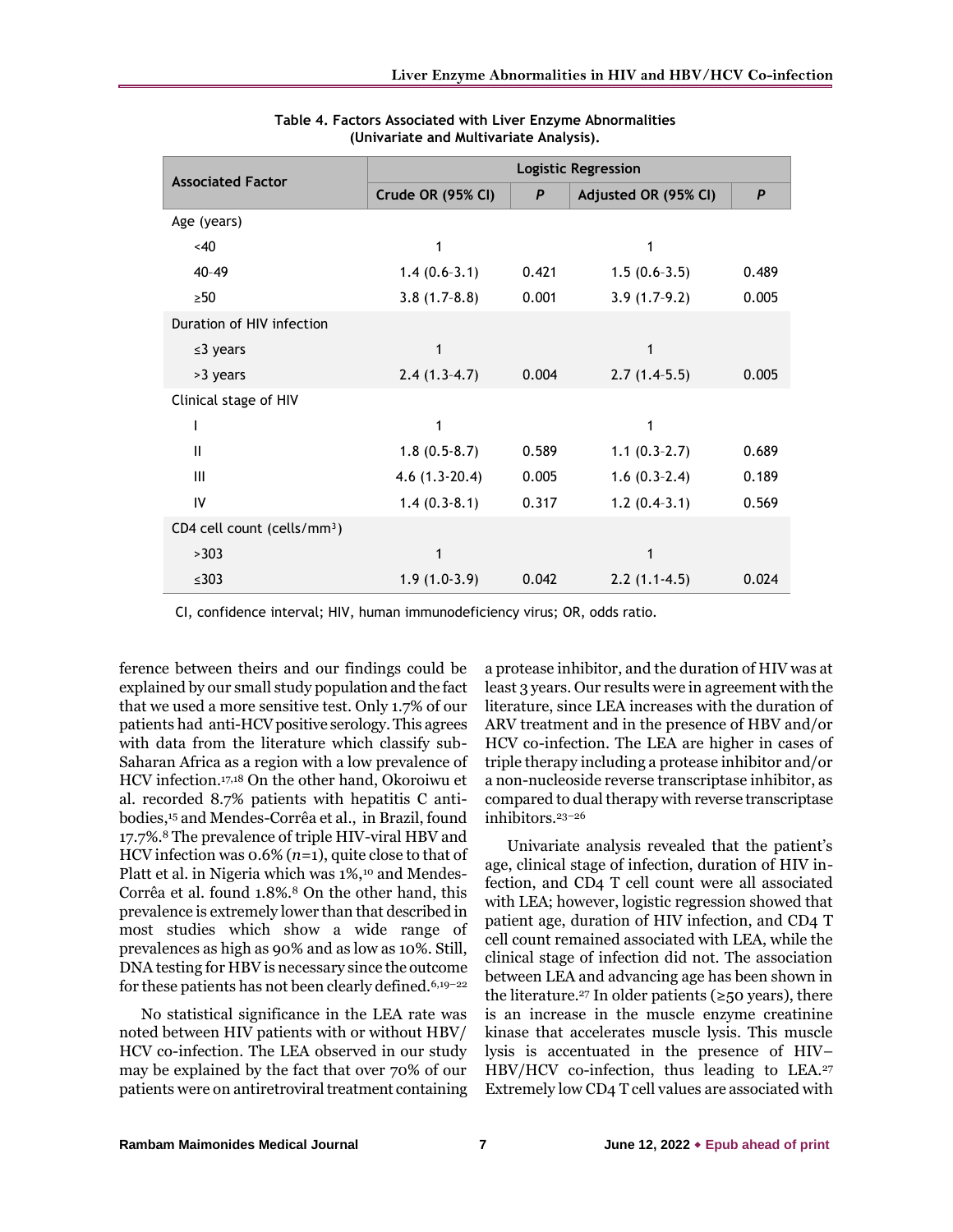the presence of opportunistic infections, which, after treatment, lead to immune reconstitution syndrome. This resumption of immunity is the basis of inflammation at the sites of opportunistic infections. In patients co-infected with HCV and HBV, the syndrome manifests as elevated levels of the SGOT and SGPT liver enzymes.<sup>28</sup>

### **CONCLUSIONS**

Since HIV infection may be associated with hepatitis B and/or hepatitis C infection, this could alter the natural course of HIV infection and lead to complications such as LEA. Still, LEA was as common in patients mono-infected with HIV as in those with HIV and HBV and/or HCV co-infection. Factors associated with LEA were advanced age, duration of HIV infection, and low CD4 T cell count.

# **REFERENCES**

- 1. Wind P, Sales JP, Lowenstein W, Berger A, Frileux P, Cugnenc PH. Hepatobiliary manifestations in AIDS in adults. Place of cholecystectomy. Presse Med 1992; 21:1901–4. [French] PMID: 1293600
- 2. Vuitton DA, Chossegros P, Bresson-Hadni S, et al. Liver, biliary tracts and human immunodeficiency virus infection. 1: q liver, HIV and hepatitis B, C and D viruses. Gastroenterol Clin Biol 1996;20:269–80. [French] PMID: 8763066
- 3. Maina DN, Nyerere AK, Gicho RW, Mwangi JM, Lihana RW. Prevalence and factors associated with hepatitis B and C co-infection among HIV-1-infected patients in Kenya. East Afr Health Res J 2017;1:73–9. [CrossRef](https://doi.org/10.24248/eahrj-d-16-00334)
- 4. Kwofie TB, Adigbli D, Osei-Yeboah J, Ativi E, Lokpo SY. Hepatitis B and C infections in HIV-1 patients on combination antiretroviral therapy (cART) in Ghana: implications for immunologic recovery, clinical response to treatment, and hepatotoxicity. Heliyon 2021;7:e07172[. CrossRef](https://doi.org/10.1016/j.heliyon.2021.e07172)
- 5. Loulergue P, Callard P, Bonnard P, Pialoux G. Hepatic steatosis as an emerging cause of cirrhosis in HIVinfected patients. JAIDS 2007;45:365. [CrossRef](https://doi.org/10.1097/QAI.0b013e318050d864)
- 6. [Gupta](https://pubmed.ncbi.nlm.nih.gov/?term=Gupta+S&cauthor_id=17106941) S, [Singh](https://pubmed.ncbi.nlm.nih.gov/?term=Singh+S&cauthor_id=17106941) S. Hepatitis B and C virus coinfections in human immunodeficiency virus positive North Indian patients. World J Gastroenterol 2006; 14;12:6879–83. [CrossRef](https://doi.org/10.3748/wjg.v12.i42.6879)
- 7. Ali AA, Sresh CS. Oral lichen planus in relation to transaminase levels and hepatitis C virus. J Oral Pathol Med 2007;36:604–8[. CrossRef](https://doi.org/10.1111/j.1600-0714.2007.00581.x)
- 8. Mendes-Corrêa MC, Barone AA, Cavalheiro Nd, Tengan FM, Guastini C. Prevalence of hepatitis B and C

in the sera of patients with HIV infectionin São Paulo, Brazil. Rev Inst Med Trop 2000;42:81–5. [CrossRef](https://doi.org/10.1590/s0036-46652000000200004)

- 9. Saravanan S, Velu V, Kumarasamy N, et al. Coinfection of hepatitis B and hepatitis C virus in HIVinfected patients in south India. World J Gastroenterol 2007;13:5015–20. PMID: 17854146
- 10. Platt L, French CE, McGowan CR, et al. Prevalence and burden of HBV co-infection among people living with HIV: a global systematic review and meta-analysis. J Viral Hepat 2020;27:294-315[. CrossRef](https://doi.org/10.1111/jvh.13217)
- 11. Kapembwa KC, Goldman JD, Lakhi S, et al. HIV, hepatitis B, and hepatitis C in Zambia. Glob J Infect Dis 2011;3:269-74[. CrossRef](https://doi.org/10.4103/0974-777x.83534)
- 12. Ntagirabiri R, Ngendakumana F, Niyongabo T. Human immunodeficiency virus and hepatitis C virus co-infection in Burundi. J Afr Hepato Gastroenterol 2012;6:128–31. [French[\] CrossRef](https://doi.org/10.1007/s12157-012-0387-2)
- 13. Patel P, Davis S, Tolle M, Mabikwa V, Anabwani G. Prevalence of hepatitis B and hepatitis C coinfections in an adult HIV centre population in Gaborone, Botswana. Am J Trop Med Hyg 2011;85:390–4. [CrossRef](https://doi.org/10.4269/ajtmh.2011.10-0510)
- 14. Karoney MJ, Siika AM. Hepatitis C virus (HCV) infection in Africa: a review. [Pan Afr Med J](https://www.ncbi.nlm.nih.gov/pmc/articles/PMC3612901/) 2013;14:44. [CrossRef](https://doi.org/10.11604/pamj.2013.14.44.2199)
- 15. Okoroiwu HU, Okafor IM, Asemota EA, Okpokam DC. Seroprevalence of transfusion-transmissible infections (HBV, HCV, syphilis and HIV) among prospective blood donors in a tertiary health care facility in Calabar, Nigeria; an eleven years evaluation. BMC Public Health 2018;18:645[. CrossRef](https://doi.org/10.1186/s12889-018-5555-x)
- 16. Diarra A, Kouriba B, Baby M, Murphy E, Lefrere J-J. HIV, HCV, HBV and syphilis rate of positive donations among blood donations in Mali: lower rates among volunteer blood donors. Transfus Clin Biol 2009;16:444–7[. CrossRef](https://doi.org/10.1016/j.tracli.2009.09.004)
- 17. Mak D, Kramvis A. Epidemiology and aetiology of hepatocellular carcinoma in Sub-Saharan Africa. Hepatoma Res 2021;7:39[. CrossRef](https://doi.org/10.20517/2394-5079.2021.15)
- 18. Asombang AW, Chishinga N, Nkhoma A, et al. A systematic review of cholangiocarcinoma in Africa: epidemiology, management and clinical outcomes. Am J Gastroenterol 2020;115:S13 [CrossRef](https://doi.org/10.14309/01.ajg.0000697996.30044.f0)
- 19. Pogány K, Zaaijer HL, Prins JM, Wit FW, Lange JMA, Beld MGHM. Occult hepatitis B virus infection before and 1 year after start of HAART in HIV type1-positive patients. AIDS Res Hum Retroviruses 2005;21:922– 6[. CrossRef](https://doi.org/10.1089/aid.2005.21.922)
- 20. Chan HL-Y, Tsang SW-C, Leung NW-Y, et al. Occult HBV infection in cryptogenic liver cirrhosis in an area with high prevalence of HBV infection. Am J Gastroenterol 2002;97:1211–15[. CrossRef](https://doi.org/10.1111/j.1572-0241.2002.05706.x)